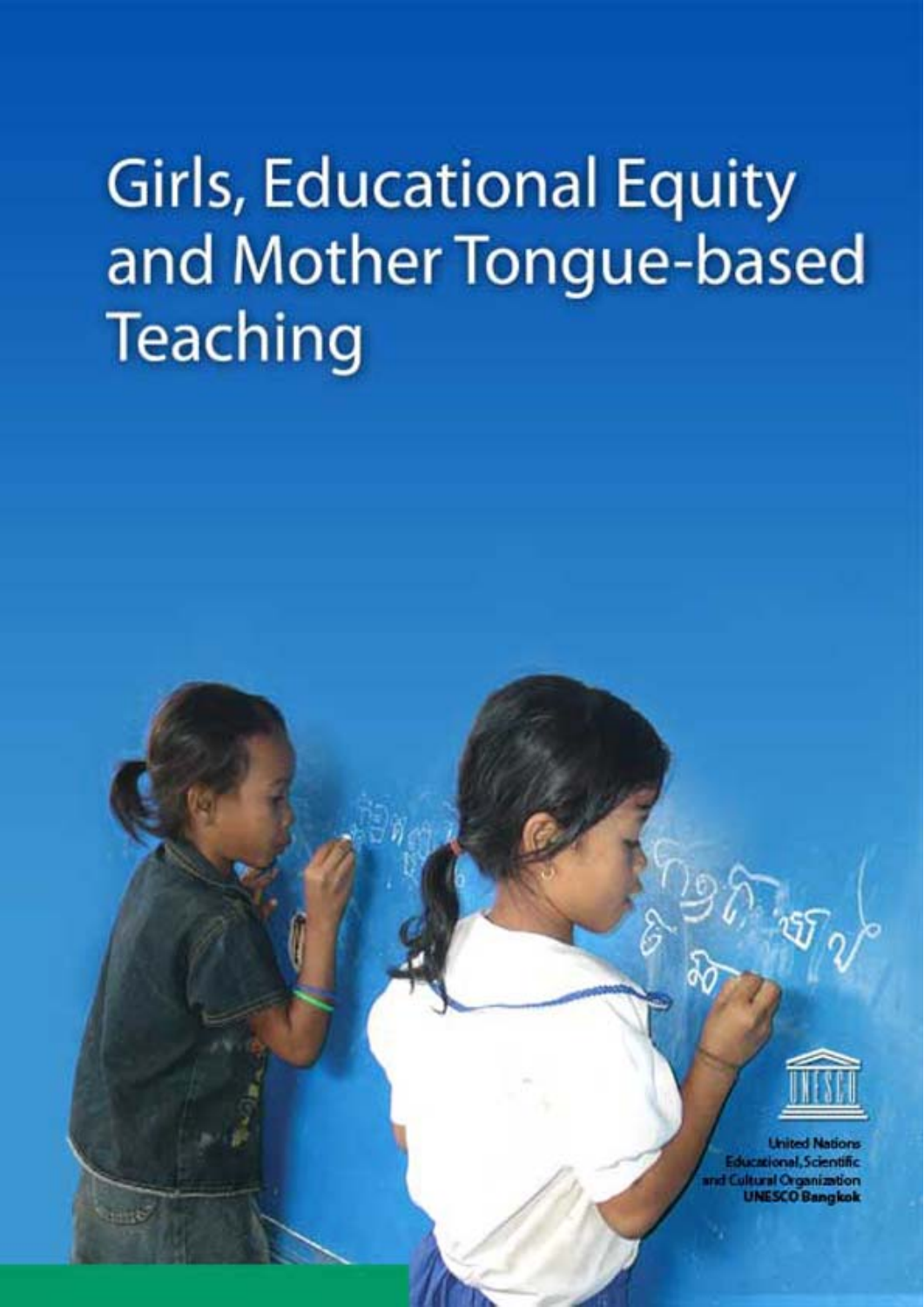## **Girls, Educational Equity** and Mother Tongue-based Teaching

**Carol Benson** 



United Nations Educational, Scientific and Cultural Organization **UNESCO Bangkok**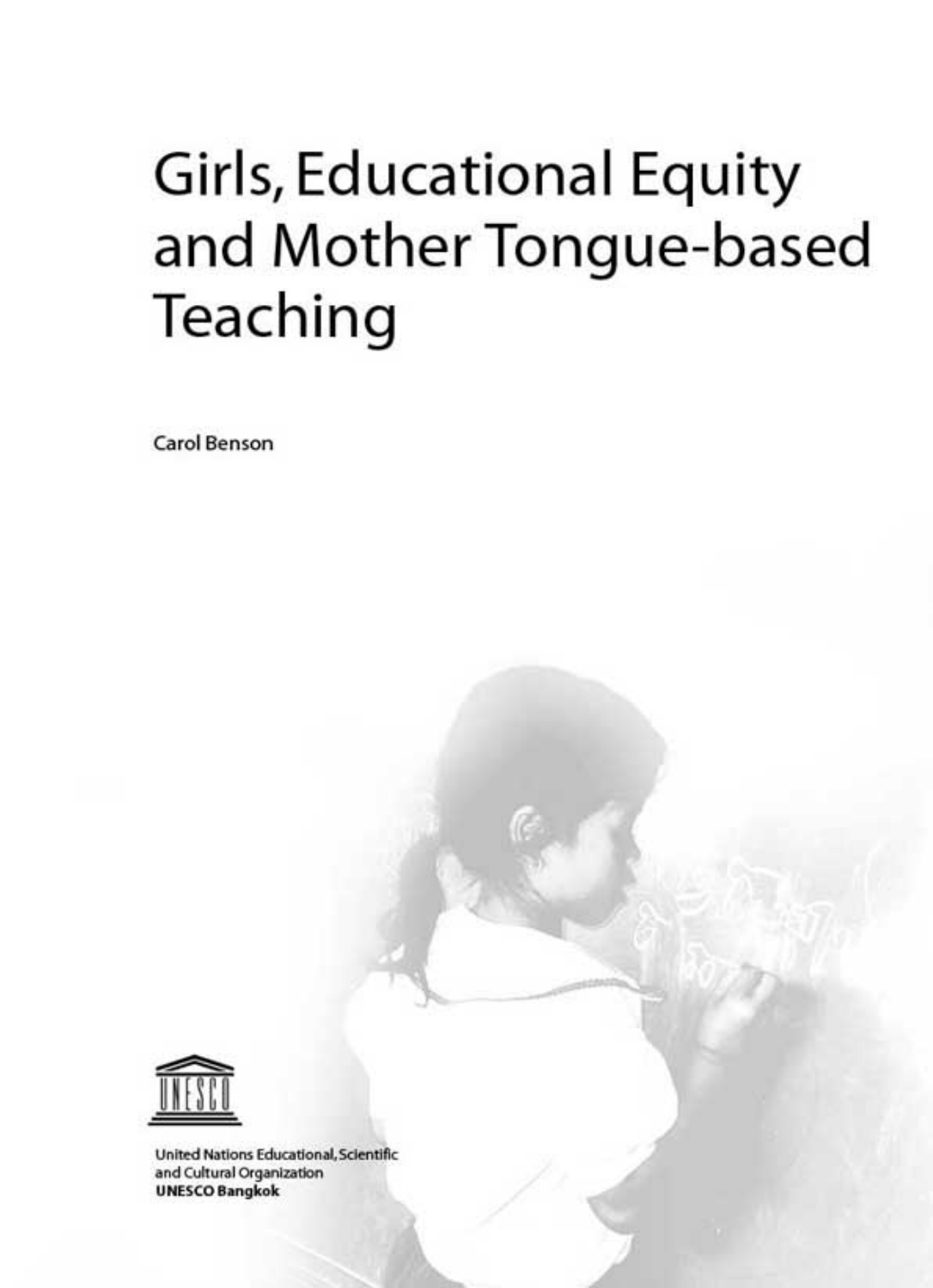Benson, Carol **Girls, educational equity and mother tongue.** Bangkok: UNESCO Bangkok, 2005. 14 p.

1. Girls education. 2. Educational discrimination. 3. Mother tongue instruction. I. Title.

ISBN 92-9223-060-3

Cover photo: Olof Sandkull

#### **© UNESCO 2005**

Published by the UNESCO Asia and Pacific Regional Bureau for Education 920 Sukhumvit Rd., Prakanong Bangkok 10110, Thailand

Printed in Thailand

The designations employed and the presentation of material throughout the publication do not imply the expression of any opinion whatsoever on the part of UNESCO concerning the legal status of any country, territory, city or area or of its authorities, or concerning its frontiers or boundaries.

APL/05/OS/328-250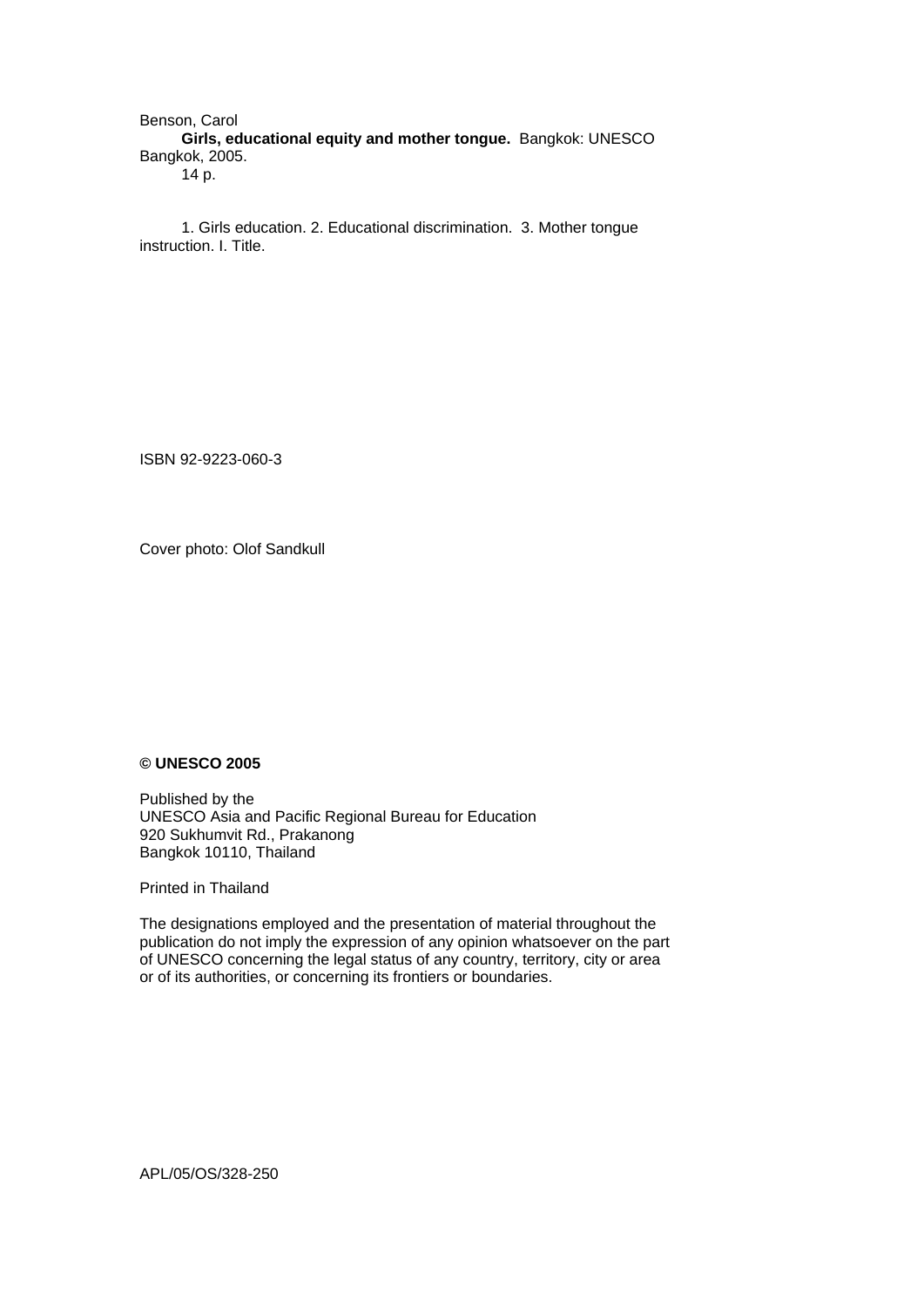## **Table of Contents**

| Mother Tongue-based Schooling as an Effective Strategy |  |
|--------------------------------------------------------|--|
|                                                        |  |
|                                                        |  |
|                                                        |  |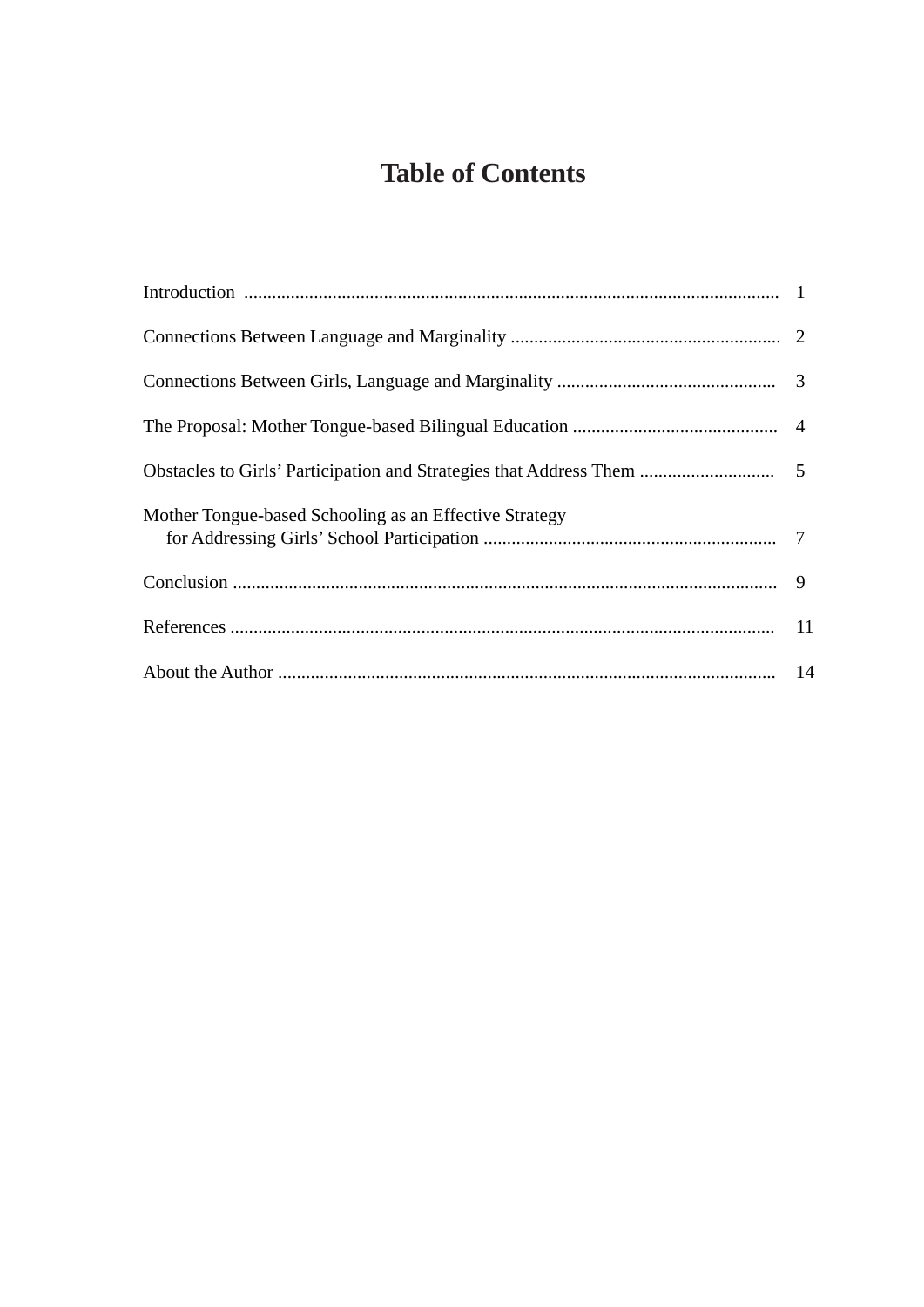#### **Introduction**

Few doubt the power of basic education to improve conditions for marginalized groups of poor and rural populations, subordinated social groups, and females, in general. At the World Education Forum in Dakar in 2000, one of the main agreed goals was "*to ensure that by 2015 all children, especially girls, children in difficult circumstances, and children from ethnic minorities, have access to complete free and compulsory primary education of good quality*" (UNESCO, 2000a). Another of the goals involved *improving levels of literacy, particularly among women*. Most countries, along with the bilateral, governmental or nongovernmental organizations that support them, believe that they are working toward expanding educational access, improving efficiency, enhancing quality, and achieving equity of opportunity. Yet one of the biggest challenges to achieving all of these goals may be schooling systems, themselves, which continue to reproduce the inequalities found in society. This paper argues that one of the principal mechanisms through which inequality is reproduced is language, specifically the language used as the medium of instruction. It shows how the learner's mother tongue holds the key to making schooling more inclusive for all disadvantaged groups, especially for girls and women.

The Asia-Pacific region is characterized by rich ethnic, cultural, and linguistic diversity. As in other parts of the world, human diversity is a natural phenomenon, but imperialist and/or colonial processes have imposed dominant group languages or language varieties over prevalent regional ones. In some areas, people's mother tongues are systematically ignored. As a result, the true linguistic panorama of a national population is rarely reflected in its school system, and large numbers of learners are confronted with either a foreign medium of instruction or a language variety that does not match their own (see Kosonen, 2005). Not surprisingly, such school systems have significant gaps in educational access and attainment between rich and poor, elite and marginalized, and males and females. While language is not the only factor in perpetuating these gaps, it is a highly significant one, as this paper will demonstrate. There are also strong indications that adopting a more appropriate school language makes a positive difference for girls, even more than for other disadvantaged learners.

This paper has benefitted greatly from the helpful comments of members of the Language Advisory Committee of UNESCO Bangkok and other colleagues, including but not limited to Florence Migeon, George Attig, Kimmo Kosonen, Ochirkhuyag Gankhuyag, Sheldon Shaeffer, Shirley Miske, Susan Malone, and Vibeke Jensen. I maintain responsibility for any inadvertent errors.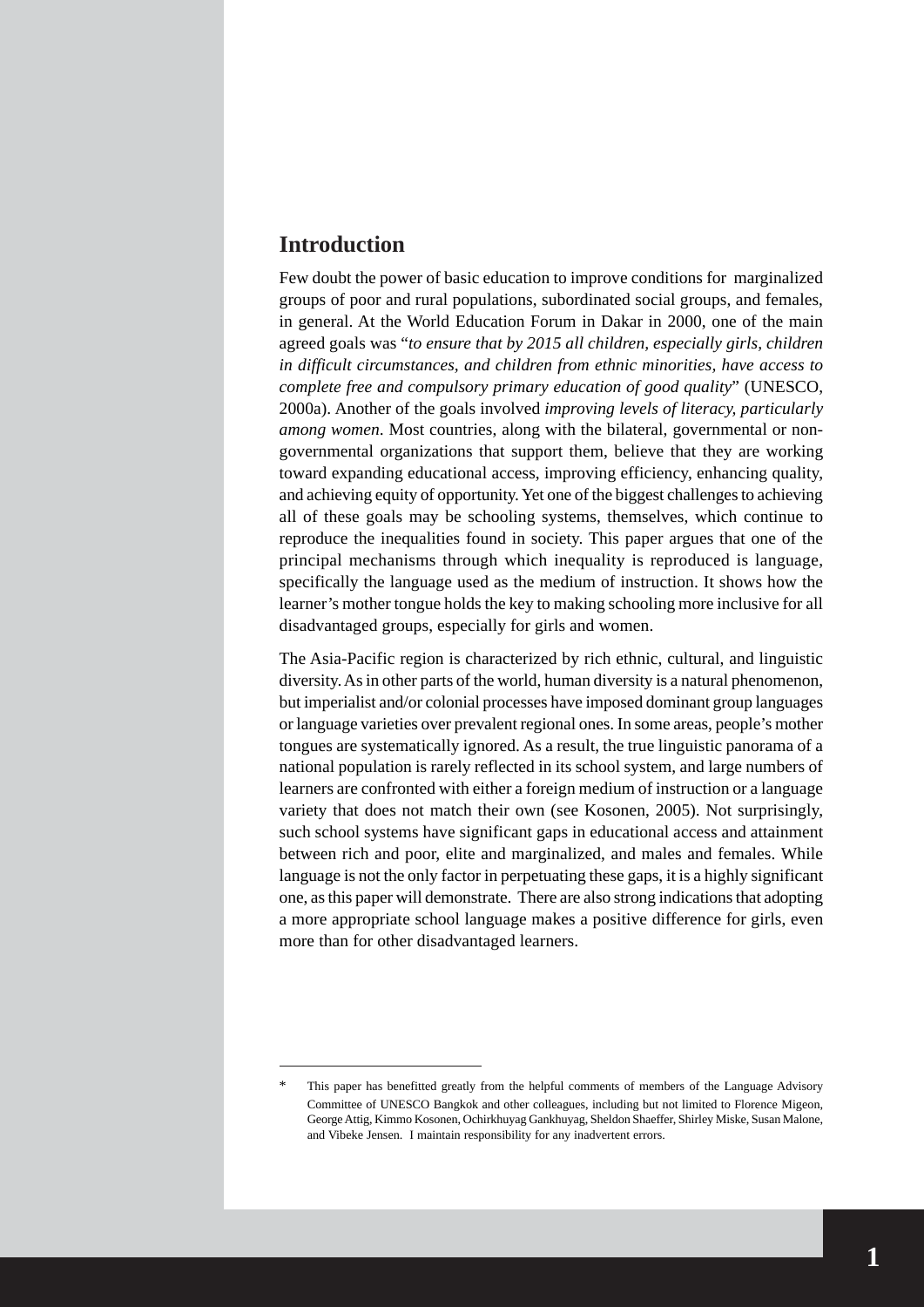Making educational opportunities more equitable means dealing explicitly with children of disadvantaged groups through affirmative measures. Such measures should improve their chances to access school and remain there long enough to benefit socially, economically and in every other way that reduces their vulnerability. Understanding the conditions under which marginalized populations live is a crucial first step towards designing a school system that works on their behalf, rather than holding them to standards that only the elite can hope to meet - standards that reproduce inequality. This paper reports on the connections between ethnic and linguistic background, girls' school participation, and improving educational opportunities, and offers some strategies for policy makers, education advocates and practitioners.

It must be added that documentation of effective educational practices in Asian contexts is somewhat limited. The studies that are available describe either the effects of mother tongue-based schooling or the results of gender-oriented programmes, but rarely consider both at once. Educational studies would be more useful if they followed the call issued in many gender equity reports for disaggregation of data by sex so that the relative effects of innovations or interventions on girls and on boys can be documented. This paper makes connections where they can be made with the hope that future studies will examine them in more detail.

### **Connections Between Language and Marginality**

Many of the inequalities mentioned above correspond to ethnolinguistic heritage and conditions of language access, since the linguistic boundaries between the dominant group and the dominated are usually quite clear. The elite in any society are invariably speakers of the prestige language used in education, governance and other official domains. Meanwhile, the most marginalized groups have little access to the prestige language; they are speakers of languages or dialects that are not valued, sometimes not even recognized, by formal structures. While the latter groups are often called "linguistic minorities," they outnumber speakers of the dominant language in countries such as Lao PDR, where mother-tongue speakers of Lao comprise between 35 and 45 percent of the population, depending on how related ethnic minorities are counted (Chazée, 1999; in Kosonen, 2005). Even in countries where such groups are in the numerical minority, their populations may be high. Ethnic minorities in China, for example, represent only eight percent of the population, yet number close to 100 million people (Grimes, 2000; Kosonen, 2005).

The Asia-Pacific region has some of the most linguistically diverse countries in the world, including Papua New Guinea (PNG) with roughly 800 languages, Indonesia with 650 and India with 380 (Grimes 2000). Unfortunately, discussions of societal multilingualism mask the fact that the poorest groups rarely have access to dominant or prestige languages. If they are bilingual, they may speak two local languages, or one local language and a lingua franca, neither of which is accorded value in formal sectors; more often they are monolingual in the home language (herein known as the L1). Writing on the theme of language and development, Bruthiaux (2002) has pointed out that 50 percent or more of populations of low-income countries are engaged in the informal sector, which does not expose them to dominant languages, particularly not in childhood.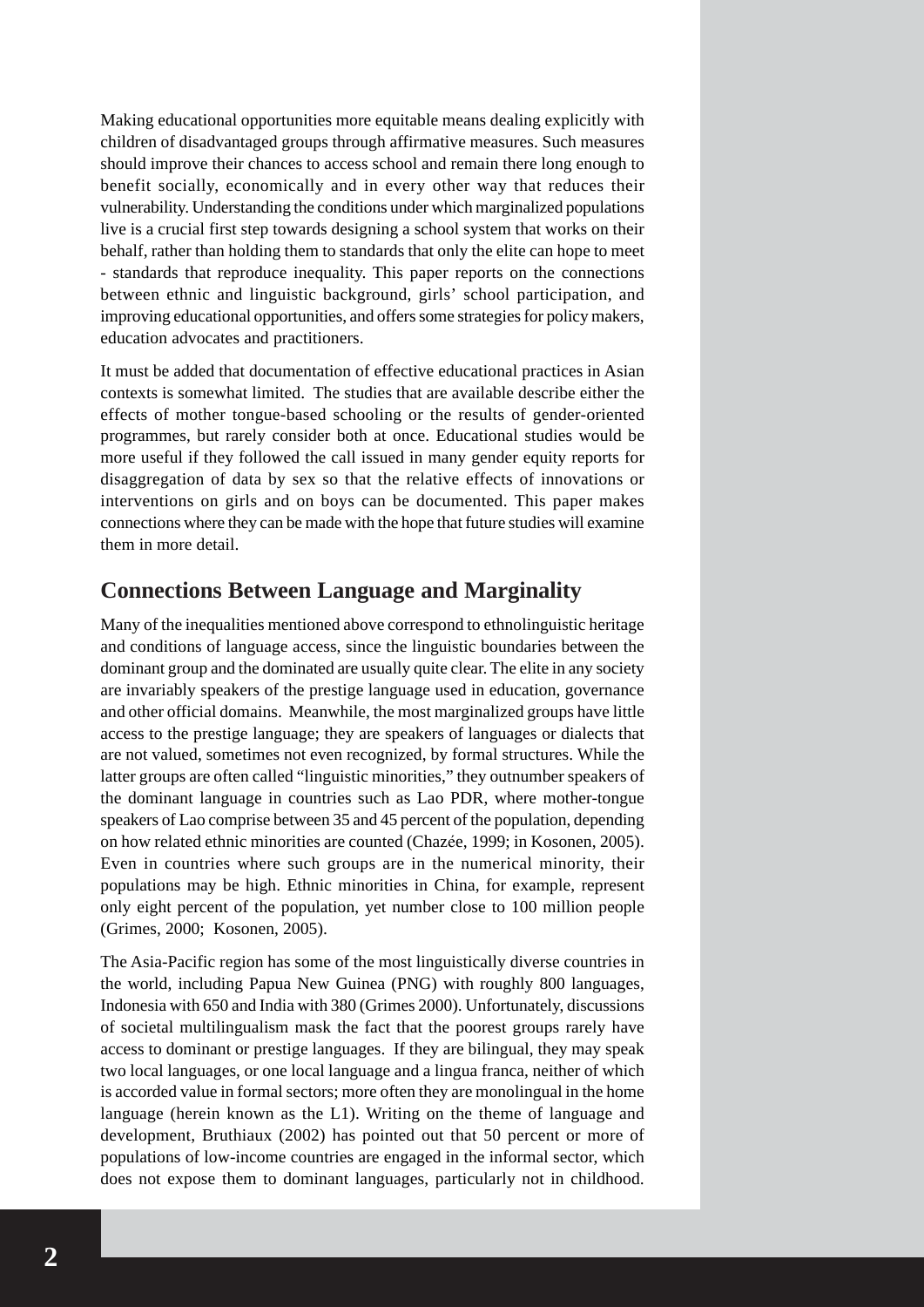Further exploring the theme of linguistic marginalization, Markee notes that "the younger or the more disadvantaged the participants are, the more likely it is that the L1 will provide the most viable means of access to development" (2002: 272). This does not mean that people do not want to learn the dominant languages; on the contrary, they are acutely aware of the economic importance of these languages. However, being submerged in a foreign language in school does not make for effective learning of language or anything else, as such school systems have demonstrated over and over again.

Language and marginality link to produce an impact on schooling in a number of ways. In terms of educational access, those who do not speak the language of the school have less of an opportunity to understand enrollment procedures, communicate with school officials, or understand what is being taught. If they do get to school, they receive a poor quality of education, because both literacy and concepts are taught in a foreign medium that few will be able to learn well enough to understand what is being taught. This process is highly inefficient, causing repetition, failure and dropout for all but a few who are somehow able to break the code, i.e. learn to read and write an unfamiliar language. There is inequality of opportunity because those who speak the language of the school can start learning the first day of classes, while all of the others must first learn the foreign code. Finally, perpetual subordination may cause learners to have low aspirations for their own educational achievement and participate unwittingly in a vicious circle of dropout and failure.

#### **Connections Between Girls, Language and Marginality**

The conditions under which girls and women live their lives vary significantly by social group. As Nussbaum (2003) has pointed out, even girls and women from privileged groups can be handicapped by gender roles and expectations, becoming a disadvantaged subset of an advantaged group. However, girls and women from marginalized groups are victims of multiple disadvantages, and their access to schooling is the most limited when schools expect them to have linguistic resources that do not exist in their environment.

The connection between language and gender has been made by a number of researchers in the context of educational development. For example, Corson (1993) finds that the three groups most affected by injustices in language policy and planning in education are women and girls, the poor, and groups with languages not represented in formal structures. He finds strong links between language and gender injustice in the schools. Similarly, research reviewed by Dutcher (in CAL, 2001) and O'Gara & Kendall (1996) has demonstrated that unless they work in markets or factories, girls and women are much less likely than boys and men to be exposed to the prestige language because their lives are more often restricted to the home and family where the local language is spoken. This means that girls are less likely than boys to understand school instruction. Differences in language competence often go unnoticed at school, especially where girls are given fewer opportunities to speak and are expected to perform less well than boys (O'Gara & Kendall, 1996). Any reticence on the part of girls to speak may be interpreted as evidence of limited academic ability, rather than lack of exposure to the language of instruction.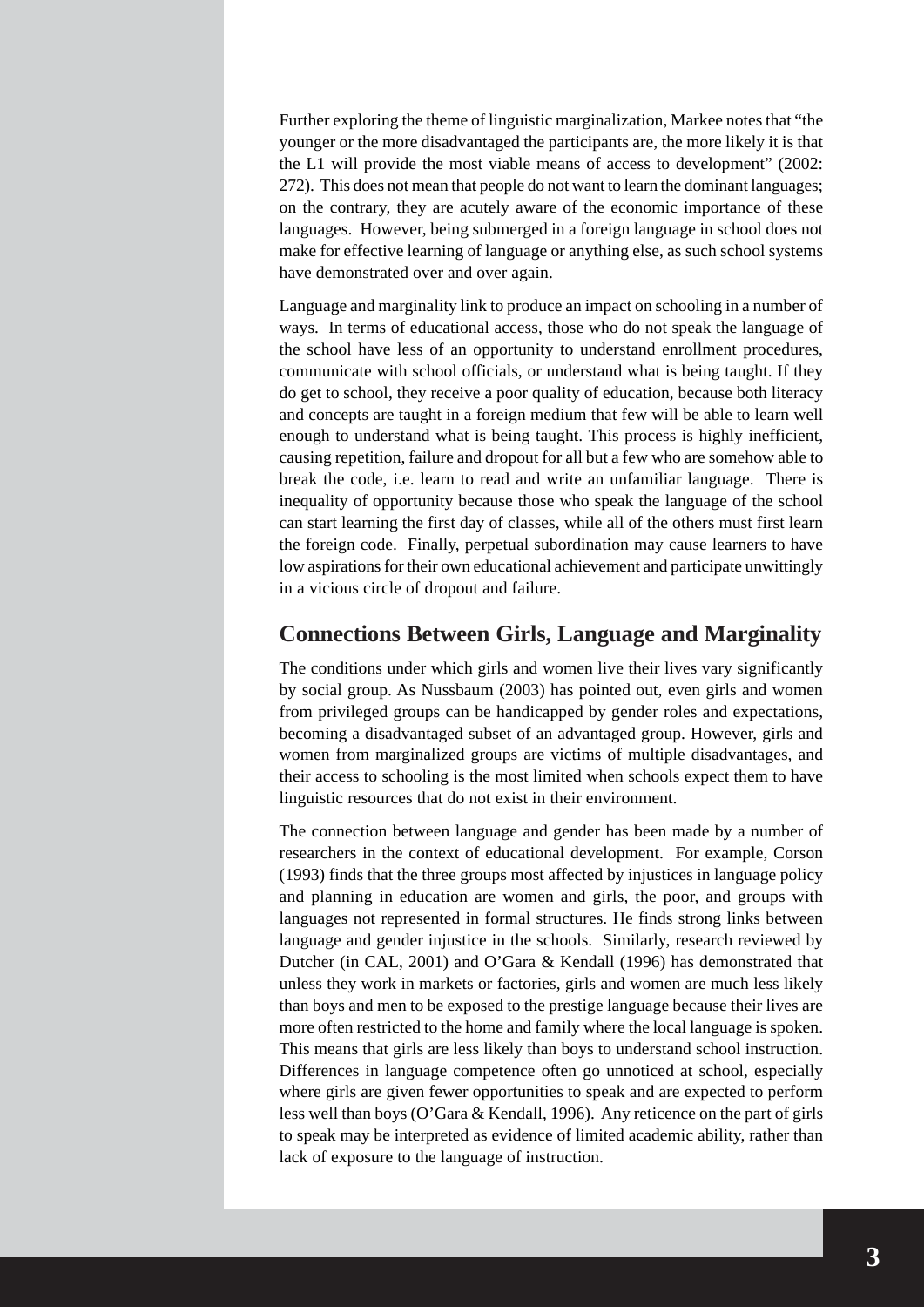Researchers such as Hovens (2002, 2003), Benson (2002a, 2002b), and Sichra (1992) have looked at differences between boys and girls in their research on bilingual education in Africa and Latin America. They have found that girls who learn in familiar languages stay in school longer, are more likely to be identified as good students, do better on achievement tests, and repeat grades less often than their peers who do not get home language instruction. This evidence suggests that a change in the language of teaching and learning greatly improves opportunities for educational access and attainment for female students.

## **The Proposal: Mother Tongue-based Bilingual Education**

Mother tongue-based bilingual education means starting with the learner's knowledge and experiences by developing reading, writing and thinking skills in the mother tongue or home language (L1) while teaching the second or foreign language (L2) as a subject. Exposure to the L2 gradually increases without sacrificing L1 literacy and cognition. If time is taken to build second language skills based on first language competence and learners have an opportunity for continued study of their own languages, the result can be high-level bilingualism and biliteracy (see Cummins, 2001 for a review of the pedagogical principles in operation; see Thomas & Collier, 2002 for longitudinal research evidence). This result is associated with the additional benefits of cognitive flexibility and relative ease in acquiring additional languages (Baker, 2001).

Across the region, various types of programmes take steps to adapt to the language or languages of the learner. For example, some use a "close" second language such as a Creole or widely spoken regional language as the instructional medium, instead of the learner's actual mother tongue. This is the case with Tok Pisin in parts of Papua New Guinea (CAL, 2001; Siegel, 1997). However, this approach functions best if learners are familiar with the language when they begin schooling, which tends to happen in linguistically heterogeneous, semi-urban areas. Other programmes use the L2 as medium of instruction for much of the time, but reserve a place for the L1 and local knowledge, as is the case in parts of Viet Nam, where the L1 is taught as a subject, and in Indonesia, where locally-constructed curriculum may account for up to 20 percent of weekly lessons(CAL, 2001). Unfortunately, as Kosonen (2005) finds in the case of Indonesia, the time allocated to local curriculum often is not effectively exploited to promote language development.

The vast majority of bilingual school programmes in developing countries use the home language only for the first two or three years of schooling, attempting to transition students to instruction in the dominant language rather abruptly. This model is not backed by theory, nor is it likely to promote strong language and literacy skills. Nonetheless, it may get support from politicians because it gives the appearance of dealing with learners' needs without committing to more wide-reaching reform, and from parents because it gives the appearance of teaching the prestige language, which they believe is the key to their children's success.

Even minimal use of the L1 promotes some recognition of the value of the home language and identity of the learner, but adoption of a strong bilingual model is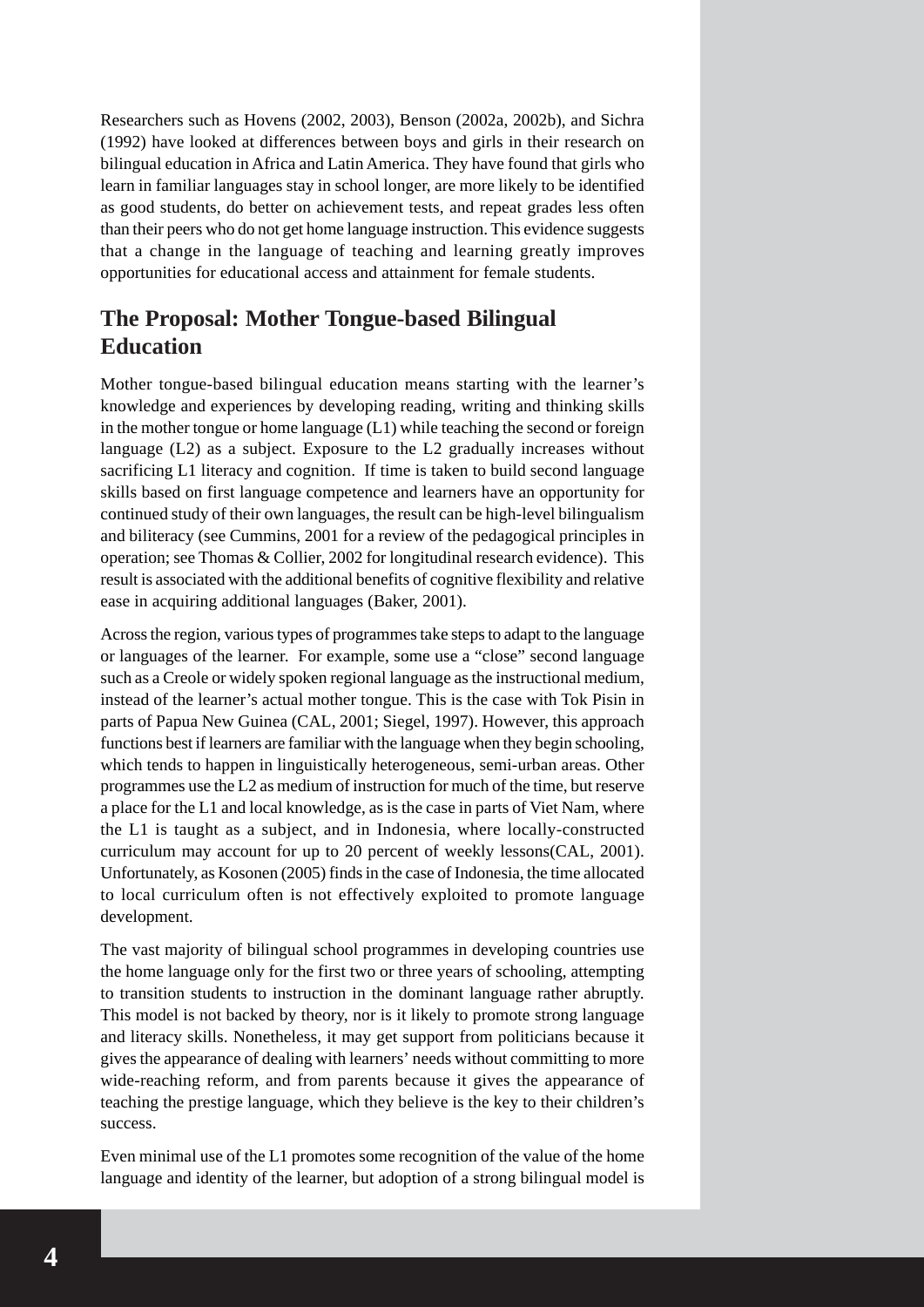much more likely to have long-term benefits (Baker, 2001; Benson, 2002a). When learners can express their full range of knowledge in a language in which they are competent, and their backgrounds are valued and used as a basis for instruction, they develop higher self-esteem and greater self-confidence, as well as higher aspirations in schooling and in life. At this point in time, however, these benefits accrue only to "native-speaking" children in schools that use the dominant language.

## **Obstacles to Girls' Participation and Strategies that Address Them**

A surprising number of obstacles to girls' school participation are reported worldwide by poor countries and even by some richer ones. With the caveat that these are generalizations and do not all apply to all contexts or countries, some of the most common are the following (Chowdhury, 1993; Derbyshire, 2002; Kane, 1995; Rowe & Burchfield, 2000; UNESCO 2000b):

#### **Family Decisions**

- Insufficient resources to cope with the direct and indirect costs of schooling
- Perception that boys bring more of a "return on investment" in schooling because girls marry into the husband's family
- Perception that formal education does not prepare girls for their lives
- Need for girls to carry out household tasks such as childcare and water bearing, which are time-consuming and happen during school hours
- Concern that girls are sexually vulnerable when away from home
- Arrangement or encouragement of early marriage for girls
- Cultural and/or religious bias against formal education for girls

#### **School-based Conditions**

- Distance between home and school, and associated safety issues
- Sexual exploitation of girls by teachers, fellow students or others
- Lack of appropriate facilities (such as latrines) for girls
- Differential treatment of girls, especially expectations that they clean classrooms, carry water, and do other domestic tasks for the school
- **Teacher perception that girls are less academically proficient than boys, and** subsequent lower expectations for girls that can lead to ignoring or deriding them in class

#### **Girls' Own Attitudes and Experiences**

- Exhaustion from balancing household tasks with studying and attending school
- Low self-esteem from improper treatment by teachers and fellow students
- Perception that the curriculum is irrelevant to their experiences and aspirations
- Lack of female role models in formal education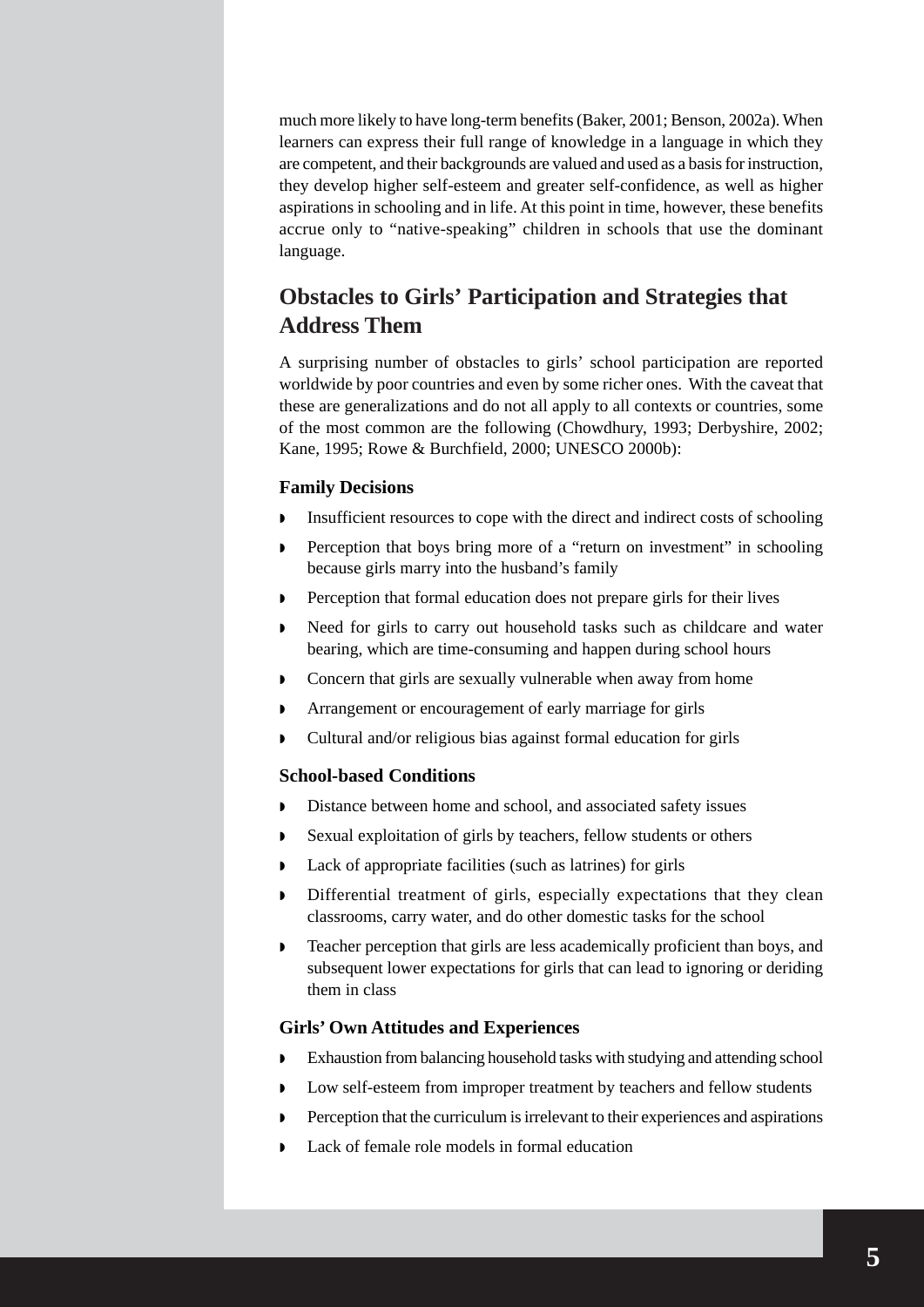In the Asia-Pacific region, there are additional considerations such as:

- Vulnerability of girls from female-headed households, since economic insecurity makes it less likely that girls will have the time or resources to attend school
- Engagement of female children in wage labor, particularly in factories, as well as in the sex industry
- Relative lack of relevance of the academic curriculum in preparing female learners for the types of work they are offered in the formal or informal sectors

All of these attitudes, beliefs, conditions and practices work against basic education for girls from poor and otherwise marginalized groups. There is a need for workable strategies that respond appropriately to each context, and the following have been attempted with positive results reported:

- 1. Providing financial assistance to families to offset direct and indirect "opportunity" costs of sending girls to school. Arends-Kuenning and Amin (2004) report on incentive programmes in Bangladesh that have brought girls to school by giving food or monthly stipends in exchange for regular school attendance and agreement not to marry before age 18. The authors also describe an experiment that paid stipends to secondary teachers based on female enrollment, providing an incentive for teachers to help girls stay in school. It should be noted that financial incentives function mainly where school values are not seen as conflicting with those of the home.
- 2. Adjusting school conditions to fit girls' needs. Also in Bangladesh (Arends-Kuenning & Amin, 2004), schools have experimented with shorter days, seasonal sessions, and running in shifts to allow for girls to complete housework, which is not significantly reduced for school-goers. The BRAC (Bangladesh Rural Advancement Committee) programme, offering inexpensive basic schooling to poor children and allocating 70 percent of their openings to girls, has had significant results in terms of both girls' participation and employment of female teachers from the community.
- 3. Training and employing more female teachers, which involve improving physical conditions at teacher training institutions and in rural schools and communities. A similar measure is preferential promotion of female teachers to administrative positions, which is a positive step for long-term development of women in the profession. Unfortunately, though, it removes from their classroom positions the few women who exist as role models for students (Benson, 2002b).
- 4. Working with schools and communities to sensitize adults regarding genderbased inequalities and determining measures to counteract negative conditions for girls' education. For example, a UNICEF project in Viet Nam purports to target vulnerable populations by incorporating strategies for teaching multi-grade classrooms, mother tongue-based teaching and gender awareness into teacher training (CAL, 2001: 99). Unfortunately, Kosonen (2004:5) finds that while Vietnamese policies are enabling, failure of implementers to see mother tongue-based teaching as a way to address the "language barrier" keeps the gap between policy and practice wide.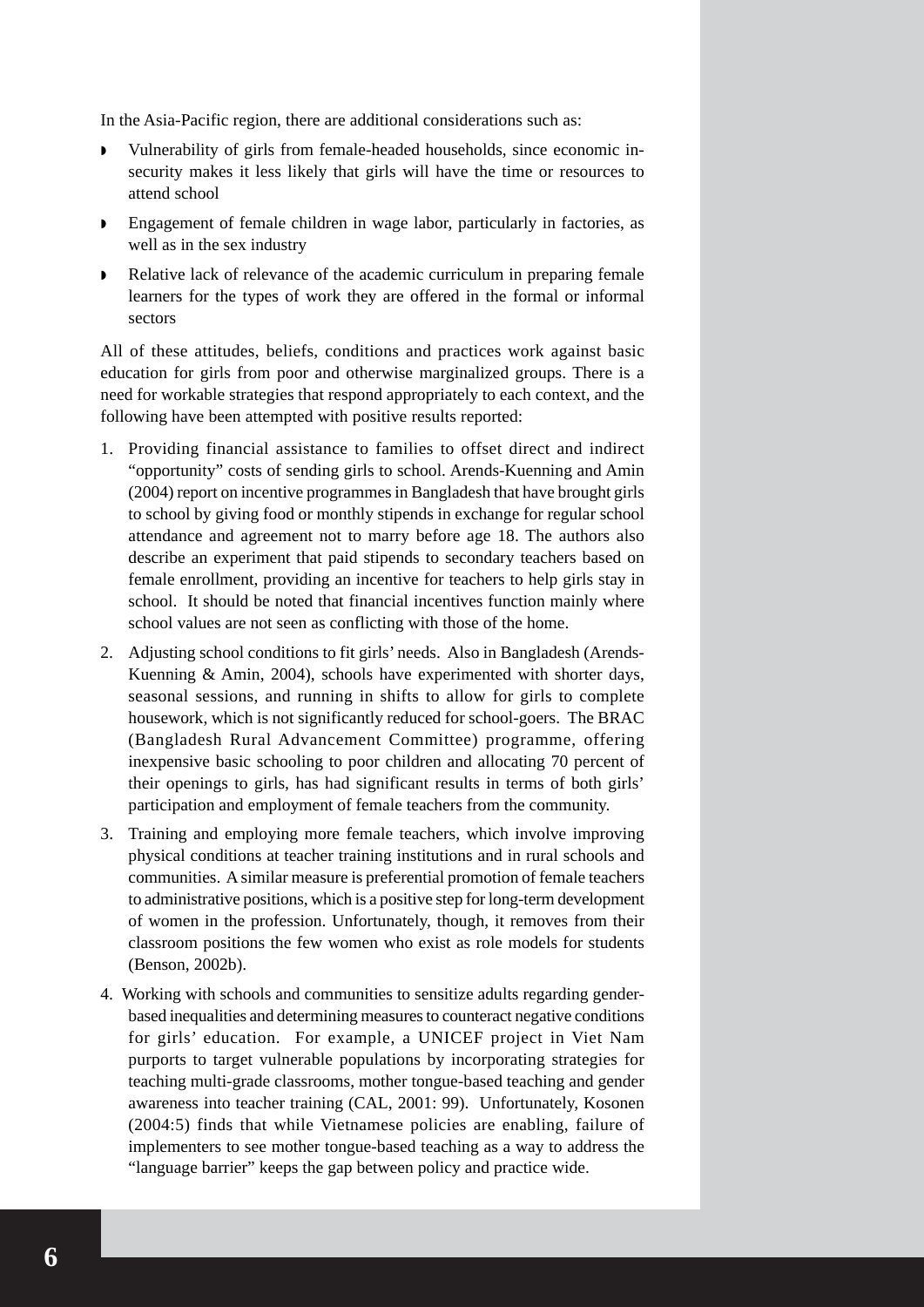The first two strategies are meant to overcome traditional reluctance to expend scarce resources on girls' education. They also address early marriage practices, family values, teacher attitudes, and the need for female role models.The latter two strategies address more qualitative dimensions of obstacles to girls - attitudes, awareness and values - that are difficult to assess or change. They assume that a greater female presence in the schools will improve conditions for girls, which has been established in terms of role models, but not necessarily in terms of girlfriendly attitudes and practices since teachers are also products of their environments and backgrounds.

## **Mother Tongue-based Schooling as an Effective Strategy for Addressing Girls' School Participation**

Recognizing the obstacles to girls' school participation, as well as some of the strategies that have been applied to minimizing these obstacles, how can a change of instructional language positively impact girls? This section discusses a set of claims regarding the positive effects of mother tongue-based schooling on girls' participation, including issues of access, quality, efficiency and equity of opportunity. Some claims are backed up by evidence, while others are hypothesized on the basis of what is known. Examples from the Asia-Pacific region are used where available.

*More girls enroll in school when they can learn in a language that is familiar to them*. Girls and their families may be less apprehensive about attending a school that uses their language and, by association, a familiar culture and set of values. Teachers in bilingual programmes speak to students and their families in the L1, increasing family access to information about enrollment and schooling processes.

*School use of the home language increases parent participation and influence*. Improved communication allows parents to participate in school activities and decision-making, so that schools respond more to community needs and values. The resulting curriculum may better meet local needs, so that schooling becomes more relevant for girls.

*Teachers from the same linguistic and cultural communities as their students are less likely to exploit female students*. Teachers who interact socially with students' families are potentially more trustworthy and/or more subject to social control, reducing the risk that they will abuse girls sexually or otherwise.

Substantiation of the above claims comes from high levels of parental support for bilingual programmes, along with parents' expressed confidence in primary bilingual teachers, as reported by Benson (2002a) and Hovens (2002, 2003) in Guinea-Bissau, Niger, and Mozambique. Similarly, mother tongue-based programmes promoted by the non-governmental organization (NGO) SIL International throughout Asia and the Pacific are possible due to high levels of community participation and leadership in school decision-making, along with mother tongue-based materials production (CAL, 2001). Another example of parental support for L1 literacy comes from Davao del Norte, Philippines, where women in a mother tongue-based literacy project asked that their children be taught instead, resulting in a joint pre-school/adult class (CAL, 2001: 96). A further study in Papua New Guinea demonstrates that parents appreciate the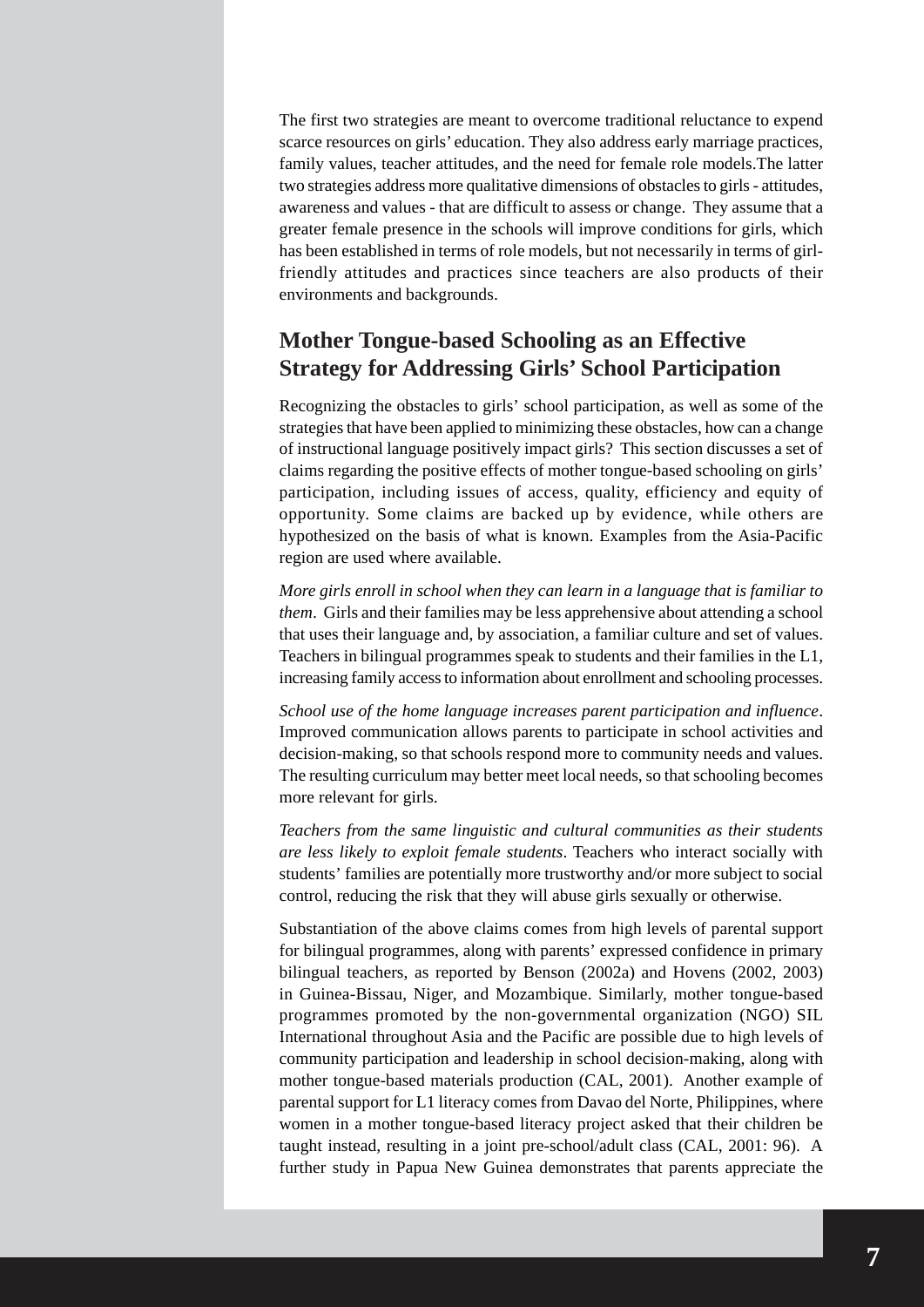promotion of cultural values that comes along with mother tongue-based schooling. Although they did not mention girls specifically, they said that children come out of Tok Ples schools with an "enhanced ability to function in their own language and with an appreciation of their own culture, something parents found was systematically undermined by the national community school system" (Ahai & Bopp, 1993: 57 in CAL, 2001: 91).

*Girls in bilingual classes stay in school longer*. Mother tongue-based schooling makes the home-school transition easier. Since girls have less exposure to the second language, they feel more comfortable speaking and learning in the L1. They are more likely to enjoy school and perceive that schooling is relevant when they experience success, which will promote achievement, as well as the confidence to continue their school careers.

*Girls learn better and can demonstrate their learning in the mother tongue*. Being able to talk to the teacher and other students in a familiar language allows girls to express the range of their thoughts and experiences, as well as demonstrate what they have learned. In this way, too, teachers can make more realistic assessments of their capabilities and teach by building upon what they know, rather than filling their heads with meaningless memorized facts in a foreign language.

*Bilingual teachers treat girls more fairly in the learning process*. Faced with the evidence of girls' learning because they can communicate relatively freely, teachers become more aware of girls' potential for school success. Both teachers and girls, themselves, will see that girls are more capable than they might have previously believed, making teachers' expectations more optimistic and reducing girls' repetition and failure rates.

These latter claims relate to both pedagogical and affective factors that influence school success and retention. Benson (2002a) and Hovens (2002, 2003) provide evidence from African contexts that girls in bilingual programmes repeated grades less often and stayed in school longer than girls and boys in "official" all-L2 schooling, and Klaus (2003) reports higher enrollment, lower dropout, and a higher proportion of girls in bilingual schools in PNG. Regarding teaching methods, although it can not be expected that teachers accustomed to rote learning change overnight, the act of switching to a language that students speak at least makes communication and participation possible. Hovens reports that members of one community in Niger actually complained about mother tongue-based classrooms because they were "so noisy," not yet recognizing that children were talking about the subject instead of sitting passively, speaking only when it was time to repeat after the teacher.

*More women may become teachers and, thus, role models for girls*. If women are most comfortable and skillful at speaking local languages due to their home experiences, they may be more likely to enroll in teacher education for mother tongue-based programmes. These teachers are likely to come from the same linguistic communities as the learners, meaning that bilingual schools will attract women from rural and previously marginalized groups who may still want to live in those communities. Thus, girls will have not only women, but women from their own groups, to look up to.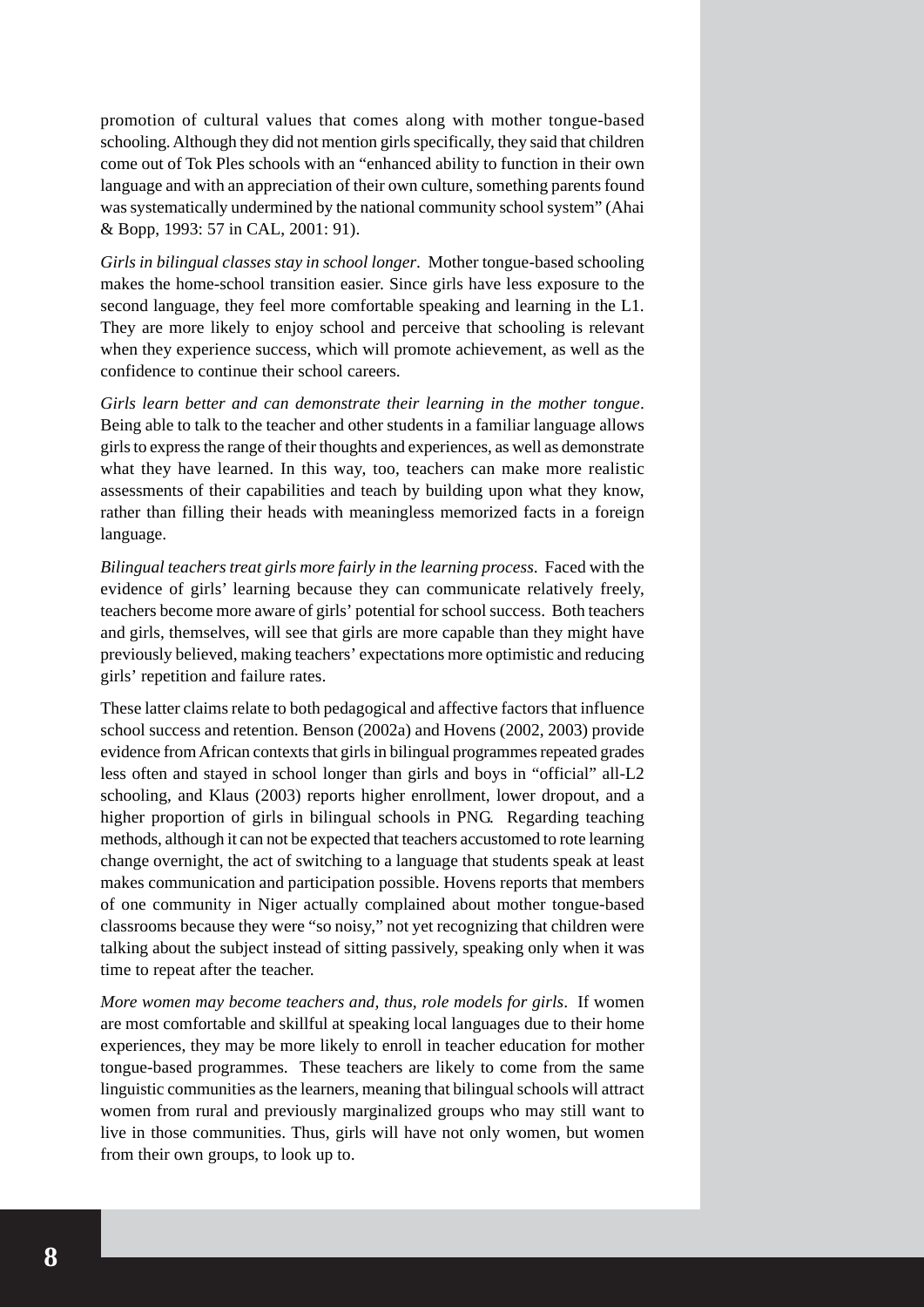The idea of reaching out to women has already occurred to an NGO in Bolivia, which has developed an innovative *bachillerato pedagógico* (pedagogical secondary school) programme for indigenous girls that provides content instruction and teaching skills, preparing them to teach in the mother tongue in their home communities and addressing the problem of filling posts in remote areas (King & Benson, 2003). While there is no guarantee that women teachers will treat their female students more fairly than men teachers might, it is likely that they will identify more with girls. That is also the basis for a Swedishfunded project for marginalized girls in Rajasthan, India which - though it did not specifically target language of instruction - was successful in increasing the proportion of trained female teachers from the students' communities by creating special residential training schools for women only (Ramachandran & Sethi, 2001). Both of these examples could be criticized for providing non-standard teacher training in relation to official structures, but both allow women from marginalized groups' unprecedented access to training and higher profile positions.

### **Conclusion**

Use of the mother tongue already has powerful pedagogical and social justifications, but linking it to improvements in girls' participation may help call attention to the potential of learners' languages to facilitate education for all. To make these links more solid, researchers need to follow Derbyshire's (2002) advice in providing sex disaggregated data (quantitative figures on school enrollment, repetition, dropout, graduation, and so on) as well as gender analytical information (descriptive studies of people's values, attitudes and opinions relative to gender).

Undoubtedly there are challenges to implementing mother tongue-based teaching in educational settings that have been long dominated by other languages, just as improving educational access for female learners involves change in both structures and attitudes. Meanwhile, there are some "foot in the door" strategies that may provide the impetus for more far-reaching reform by demonstrating positive effects. Some examples are:

- Getting local and national ministries of education to authorize oral mother tongue use in the classroom, especially where it has traditionally been prohibited
- Changing teacher placement practices so that teachers come from the same linguistic group as their students, a measure which is likely to increase the number of female teachers because they can stay in or near their home communities
- Implementing mother tongue-based teaching at the preschool level, which may be easier if preschools are less controlled by official structures
- Providing in-service training for teachers in first and second language development, themes which should be taught wherever there is linguistic diversity
- **Providing for study of the mother tongue as a discipline, which involves no** change in medium of instruction for other subjects in the curriculum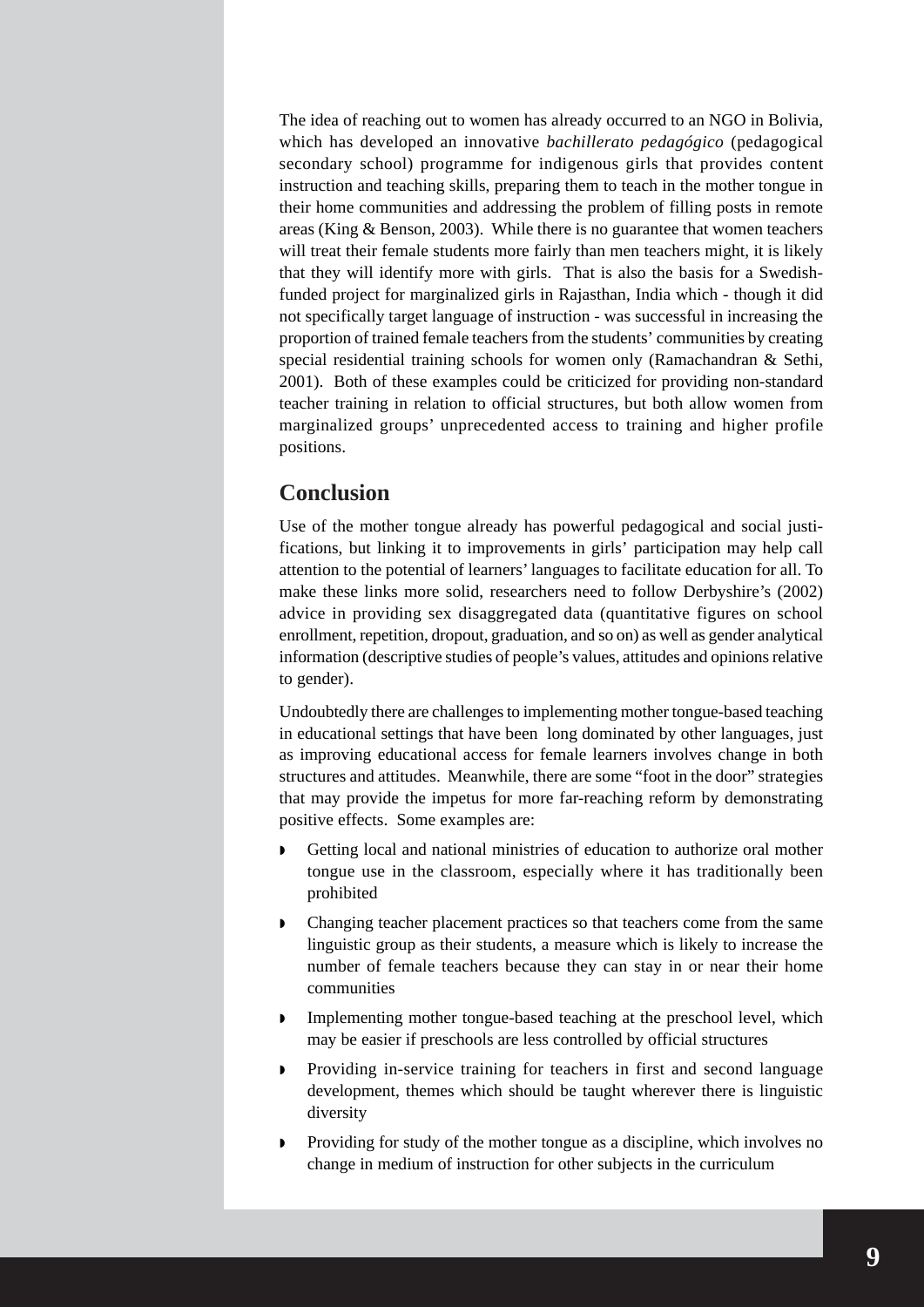- Working with teachers and communities to operationalize local curriculum components of school programmes
- **Organizing extracurricular mother tongue-based language clubs**
- Getting school children involved in local radio programming
- Encouraging family members participating in mother tongue-based literacy classes to share their reading and writing skills

These and other measures that do not involve large-scale transformation of educational systems are likely to promote awareness and prompt participants to re-evaluate traditionally marginalizing practices at school. If there is more active participation of girls when such strategies are implemented, more space may be made for generalizing beneficial practices like mother tongue-based teaching.

It is too simplistic to claim that implementing mother tongue-based education will equalize opportunities for girls and women. However, it is clear that designing a schooling system that recognizes the ethnolinguistic background and competence of learners goes a long way toward improving educational opportunities for all, including those from marginalized groups, and especially for female learners.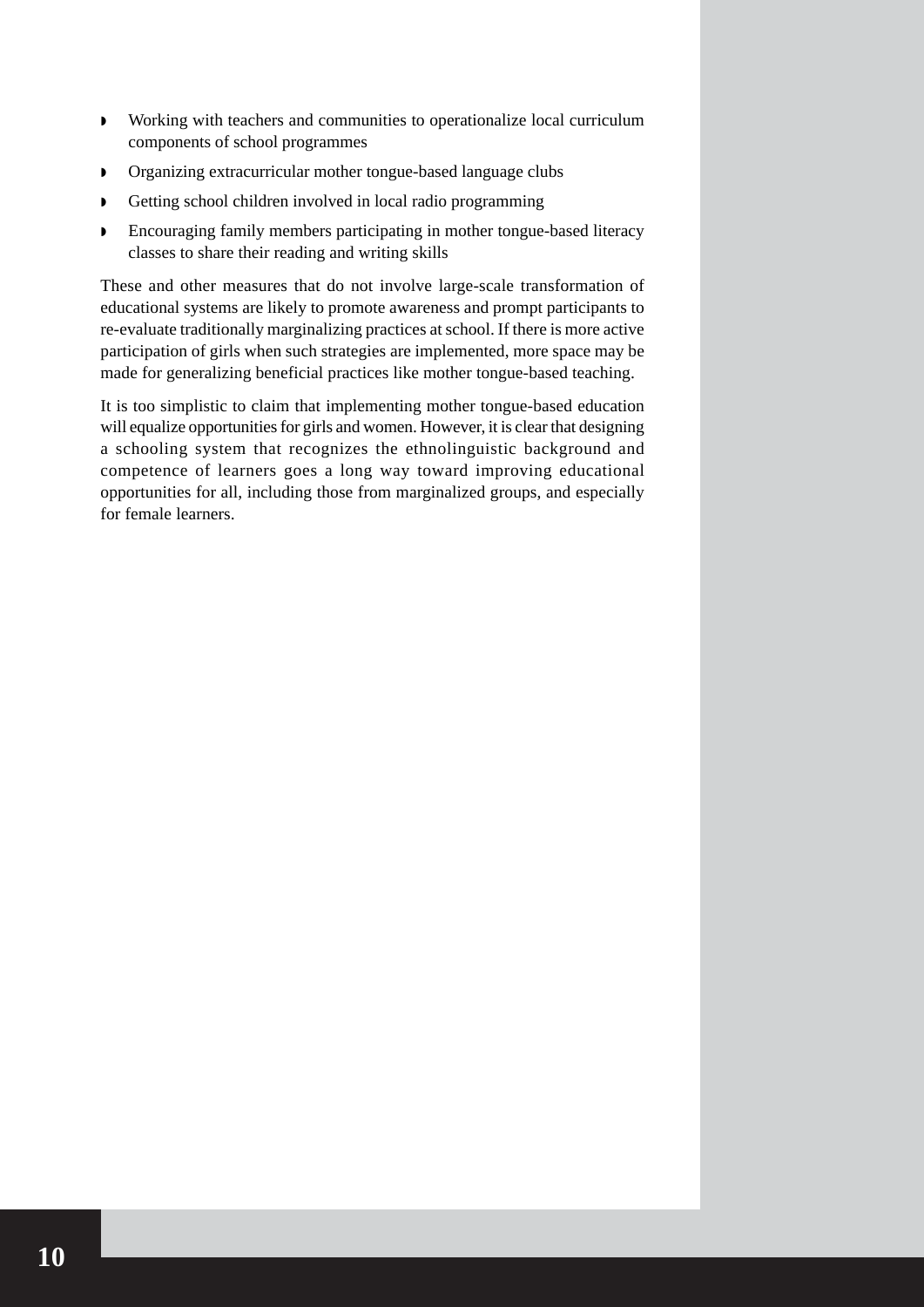## **References**

. . . . . . . . . . . . . . . . . . . . . . . . . . . . . . . .

- Ahai, N. & Bopp, M. (1993) *Missing Links: Literacy, Awareness and Development in Papua New Guinea*. Port Moresby: National Research Institute of Papua New Guinea.
- Arends-Kuenning, M and Amin, S. (2004) "School Incentive Programmes and Children's Activities: The case of Bangladesh." *Comparative Education Review.* 48:3, pp. 295-317.
- Baker, C. (2001) *Foundations of Bilingual Education and Bilingualism.* 3rd Edition. Clevedon: Multilingual Matters.
- Benson, C. (2002a) "Real and Potential Benefits of Bilingual Programmes in Developing Countries," in *International Journal of Bilingual Education and Bilingualism.* 5:6, pp. 303-317.
- Benson, C. (2002b) "Bilingual Education in Africa: An exploration of encouraging connections between language and girls' schooling," in Melin, Mia (ed) *Education - A Way out of Poverty?* Research presentations at the Poverty Conference 2001. New Education Division Documents No. 12. Stockholm: Sida.
- Bruthiaux, P. (2002) "Hold Your Courses: Language education, language choice, and economic development," in *TESOL Quarterly.* 36:3, pp. 275-296.
- Center for Applied Linguistics (CAL) (2001) *Expanding Educational Opportunity in Linguistically Diverse Societies*. Principal author Nadine Dutcher, with many others. Washington DC: CAL.
- Chazée, L. (1999) *The Peoples of Laos: Rural and Ethnic Diversities*. Bangkok: White Lotus.
- Chowdhury, K. (Nov. 1993) *Barriers and Solutions to Closing the Gender Gap.* Human Resources Development and Operations Policy No. 18. HRO dissemination notes found at www.worldbank.org. Washington: World Bank.
- Corson, D. (1993) *Language, Minority Education and Gender: Linking Social Justice and Power*. Clevedon: Multilingual Matters.
- Cummins, J. (2001) *Language, Power and Pedagogy: Bilingual children in the crossfire*. Clevedon: Multilingual Matters.
- Derbyshire, H. (April 2002) *Gender Manual: A Practical Guide for Development Policy Makers and Practitioners.* London: DFID.
- Grimes, B. (ed) (2000) *Ethnologue: Languages of the World.* 14th Edition. Dallas: SIL International. www.ethnologue.com/web.asp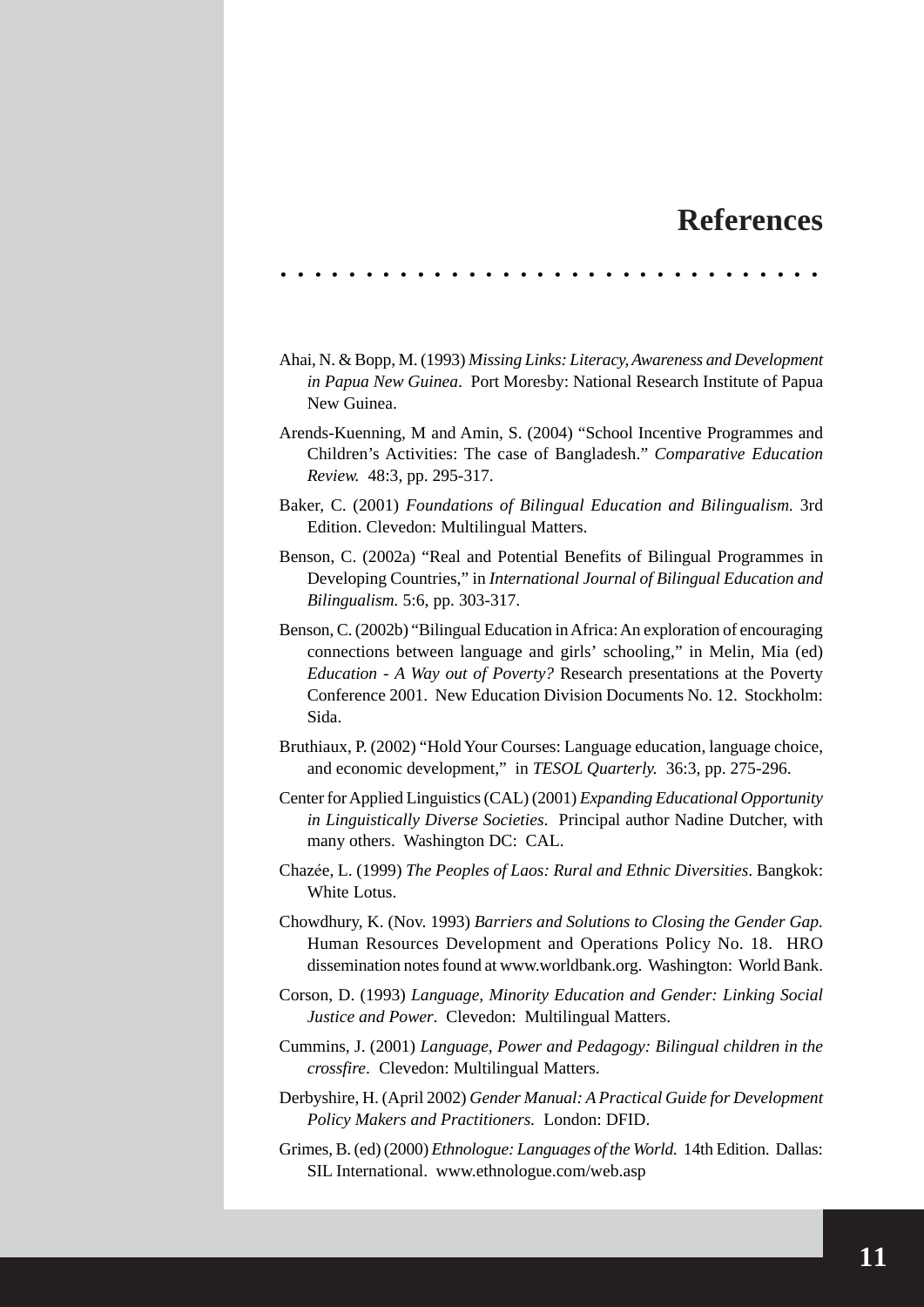- Hovens, M. (2002) "Bilingual Education in West Africa: Does it work?" *International Journal of Bilingual Education and Bilingualism.* 5:5, pp. 249-266.
- Hovens, M. (2003) *Enseignement Primaire Bilingue: Deux Expériences Ouest-Africaines. [Primary Bilingual Instruction: Two West African Experiences.]* Niamey: Albasa.
- Kane, E. (1995) *Seeing for Yourself: Research Handbook for Girls' Education in Africa*. Washington DC: World Bank.
- King, K. & Benson, C. (2003) "Indigenous Language Education in Bolivia and Ecuador: Contexts, changes and challenges," in Tollefson, Jim & Tsui, Amy (eds) *Medium of Instruction Policies: Which Agenda? Whose Agenda?* pp. 241-261. Mahwah NJ: Lawrence Erlbaum.
- Klaus, D. (2003) "The Use of Indigenous Languages in Early Basic Education in Papua New Guinea: A model for elsewhere?" *Languages and Education.* 17:2. pp.105-111.
- Kosonen, K. (2004) "Language in education policy and practice in Viet Nam." Commissioned study for UNICEF. Hanoi: UNICEF.
- Kosonen, K. (2005) "Education in local languages: Policy and practice in Southeast Asia," in *First Languages First: Community-Based Literacy Programmes for Minority Language Contexts in Asia*. Bangkok: UNESCO.
- Markee, N. (2002) "Language in Development: Questions of theory, questions of practice," in *TESOL Quarterly.* 36:3, pp. 265-274.
- Nussbaum, M. (2003) "Women's Education: A global challenge," in *Journal of Women in Culture and Society.* 29:2, pp. 325-355.
- O'Gara, C. & Kendall, N. (1996) *Beyond enrollment: A handbook for improving girls' experiences in primary classrooms.* Research conducted for the Advancing Basic Education and Literacy (ABEL2) consortium. Washington DC: Creative Associates International.
- Ramachandran, V. & Sethi, H. (2001) *Rajasthan Shiksha Karmi Project: An Overall Appraisal*. New Education Division Documents No. 7. Stockholm: Sida.
- Rowe, K. & Burchfield, S. (Jan. 2000) *Baseline report: Year 1 Nepal.* Boston: World Education. Website address: www.worlded.org/asia nepal 12\_19\_02.pdf
- Sichra, I. (1992) *Informe final de evaluación. Test de salida primer grado área andina - del Proyecto de Educación Biling*h*e (PEIB).* [Final evaluation report. First grade leaving test - Andean region - of the Bilingual Intercultural Education Project (PEIB).] Cochabamba, Bolivia: PEIB/Ministerio de Educación.
- Siegel, J. (March 1997) "Using a Pidgin Language in Formal Education: Help or hindrance?" in *Applied Linguistics*. 18:1, pp. 86-100.
- Thomas, W. & Collier, V. (2002) *A National Study of School Effectiveness for Language Minority Students' Long-term Academic Achievement.* Santa Cruz CA: Center for Research on Education, Diversity and Excellence. www.crede.ucsc.edu/research/llaa/1.1\_final.html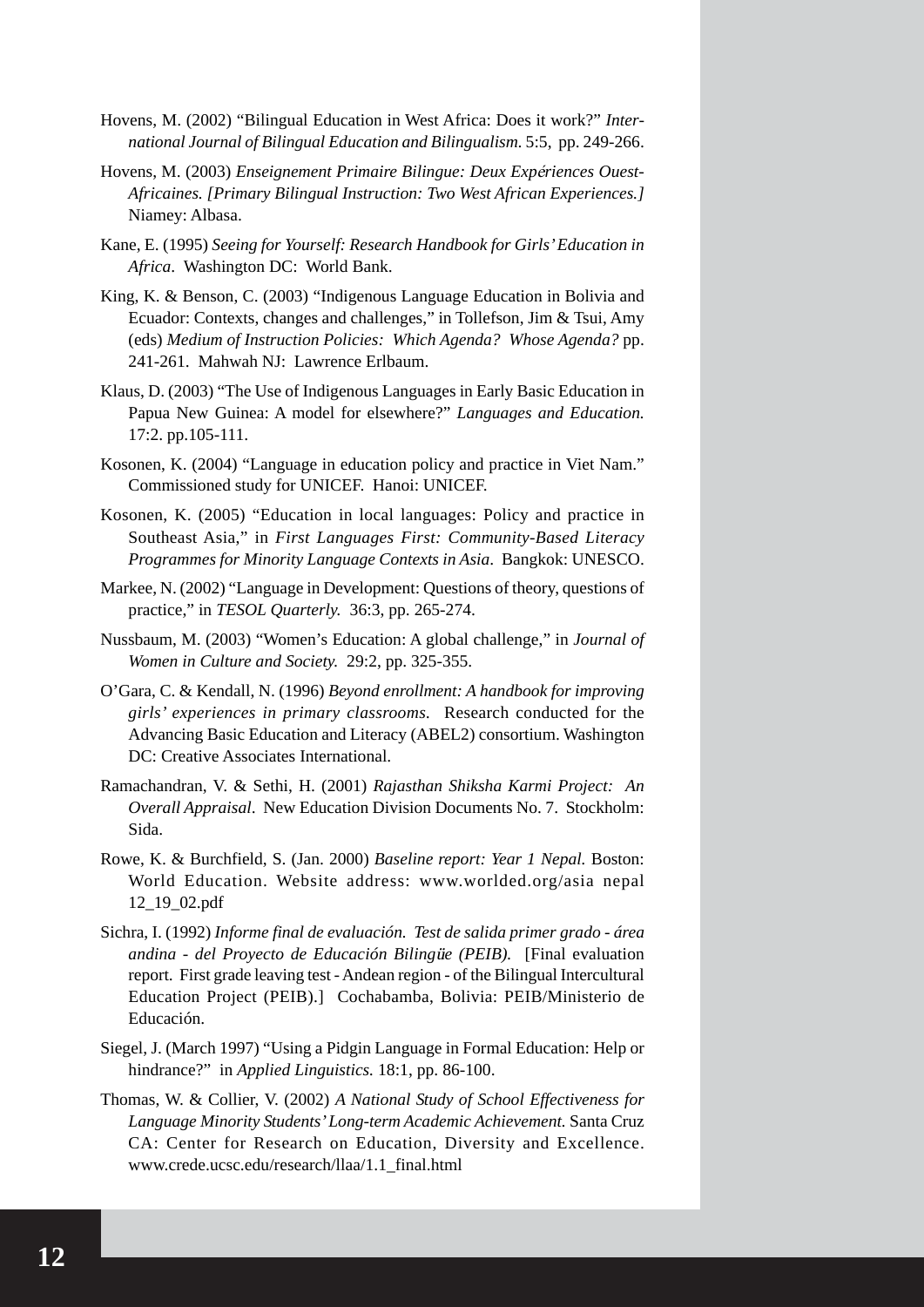- UNESCO. (2000a) *The Dakar Framework for Action*. *Education for All: Meeting Our Collective Commitments.* Dakar: World Education Forum. http://unesdoc.unesco.org/images/0012/001211/121147e.pdf
- UNESCO. (2000b) *Girls' and Women's Education in Laos*. Bangkok: UNESCO Regional Office for Asia and the Pacific.www.unescobkk.org/education/ appeal/girls&women/laos.pdf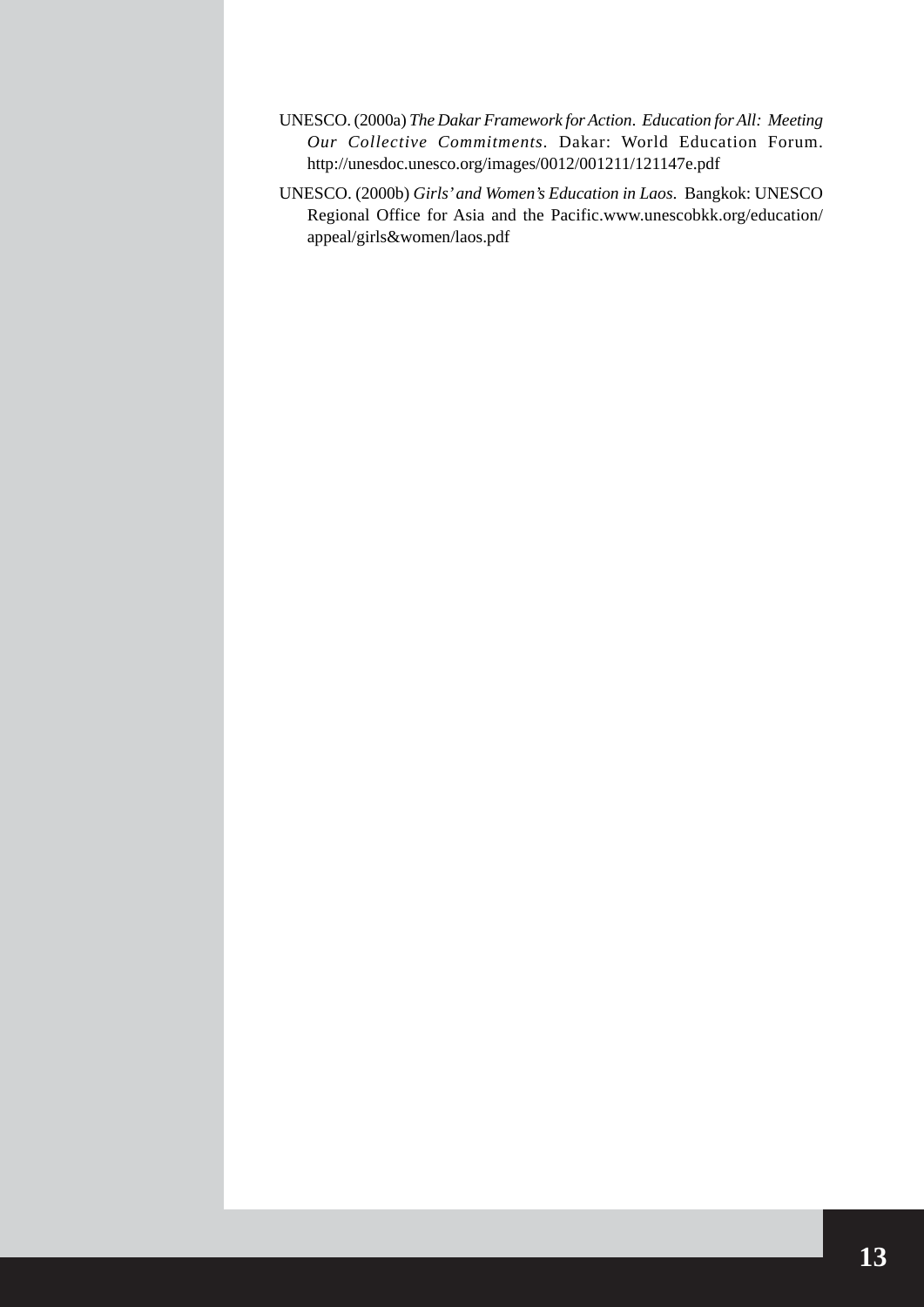#### **About the Author**

Carol Benson began working in educational development in 1980 as a Peace Corps volunteer teacher trainer in Sierra Leone. From this experience, she became interested in the mismatch between home and school languages, particularly in post-colonial contexts. This led her to do postgraduate studies in bilingual education, teacher training and anthropology at the University of California, Los Angeles, where she eventually obtained a Ph.D in Social Sciences and Comparative Education. Benson is currently a guest lecturer at Stockholm University and Södertörn University College, where she gives courses in first and second language teaching and learning, as well as in university pedagogy.

She has provided technical assistance to national professionals in developing mother tongue/bilingual curricula and materials for children and adults, and in giving capacity-building courses for teachers, trainers and researchers in mother tongue-based bilingual schooling. This work has taken her to many countries in the Americas (Argentina, Bolivia, Dominican Republic, Guatemala, Mexico and the U.S.) and Africa (Cape Verde, Ethiopia, Guinea-Bissau, Mozambique, Niger, Nigeria, Sierra Leone and South Africa), as well as to Sweden and Laos.

As an active researcher, Benson has ongoing projects to determine effective implementation strategies for mother tongue-based schooling, to examine the unique talents of students and teachers from bi- or multilingual contexts, to discover how language competence influences learning of subject matter across the curriculum, and to explore further how use of the mother tongue facilitates girls' education.